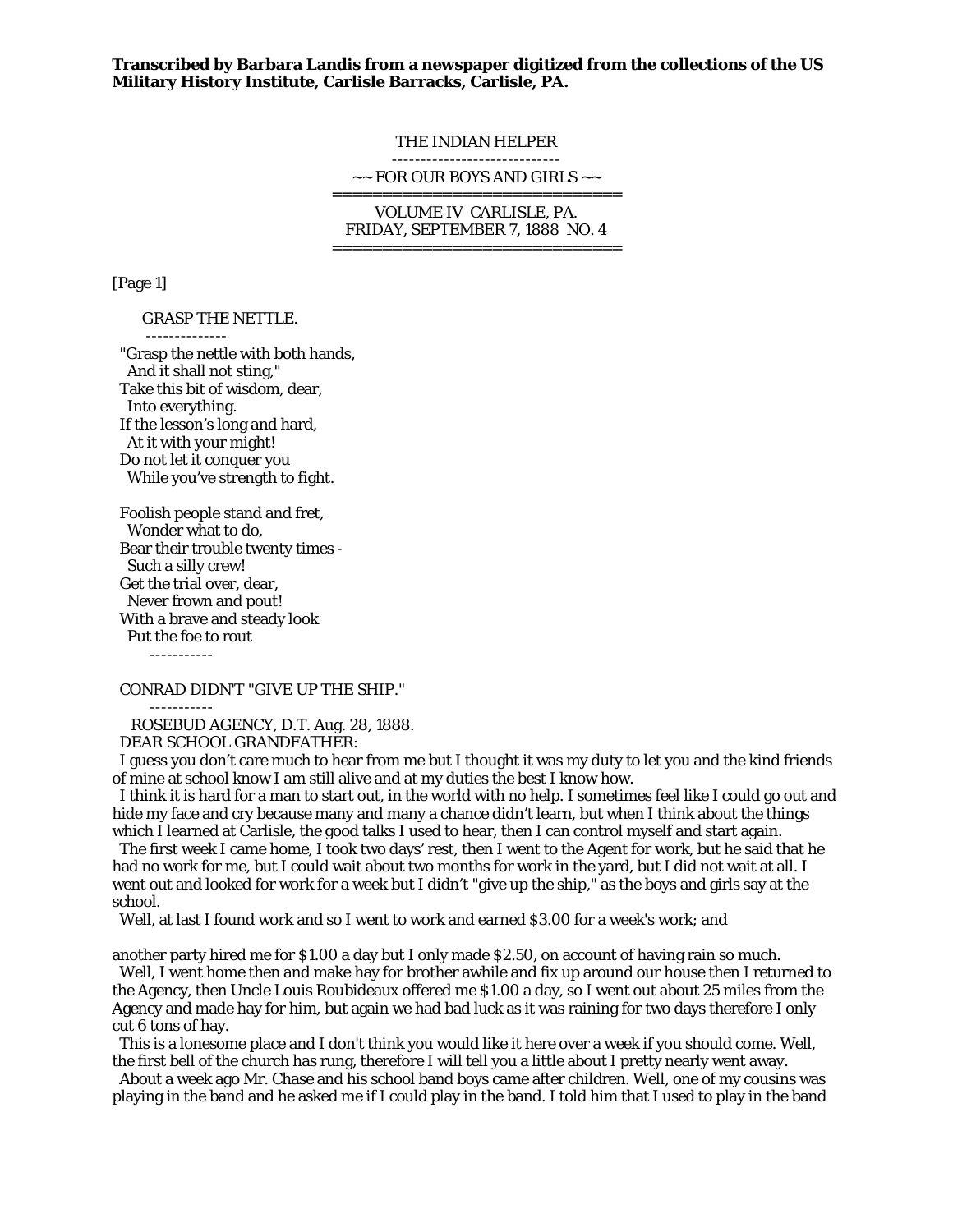and the leader asked me to play with the boys and I said, "all right," so I went and pIayed,"Sweet By and By," then "Clinton Quick Step," then "Sweet Home."

 After I have done with them they ask me if I was playing by music or hear, and I told them I could play by music, so they played three other pieces, but I "get there all the same with my both feet."

 Then you ought to see them shake hands with me and asked me where I learn how to play, just as I say that one of them called out, "at Carlisle," and one said, "no wonder he played right out he is in first-class band."

 Now the last bell is ringing so good-bye. I am sorry I did not write as long letter as I ought. I hope I will see Capt. inside of two weeks, then I could come back soon.

I am truly,

CONRAD ROUBIDEAUX.

-----------------------------------

 AT the Carlisle Indian School, is published monthly an eight-page quarto of standard size, called THE RED MAN, the mechanical part of which is done entirely by Indian boys. This paper is valuable as a summary of information on Indina matters and contains writings by Indian pupils, and local incidents of the school. Terms: Fifty cents a year, in advance.

 For 1, 2, and 3 subscribers for THE RED MAN we give the same premiums offered in Standing Offer for the HELPER.

Address. THE RED MAN, Carlisle, Pa.

[Page 2]

==========

The Indian Helper.

 PRINTED EVERY FRIDAY, AT THE INDIAN INDUSTRIAL SCHOOL, CARLISLE, PA. BY THE INDIAN PRINTER BOYS.

 --> THE INDIAN HELPER is PRINTED by Indian boys, but EDITED by The-Man-on-the-band-stand, who is NOT an Indian.

 ----------------------------- Price: - 10 cents a year.

==============================

 Address INDIAN HELPER, Carlisle, Pa. Miss M. Burgess, Manager.

==============================

Entered in the P.O. at Carlisle as second class mail matter.

 The INDIAN HELPER is paid for in advance, so do not hesitate to take the paper from the Post Office, for fear a bill will be presented.

==============================

==============================

A grand dish with some of the wild Apaches at their homes is Fricassee cat.

============ Only five 2-cent stamps for the INDTAN HELTER a whole year. We should have lOO,O0O subscribers at that rate.

============

 A little boy - Ross Robison, of Bedford, sent a club of forty-two names for the INDIAN HELPER. He is a real little man of business.

The Wild West show is at the Gentlemen's Driving Park, Phila. The Civilized East Show is at the Indian

Training School, Carlisle.

============

============ We hear that Susie Noneck, who went home this summer on account of ill health, died a few days ago. Emma Hand wrote the news. Emma often thinks of Carlisle and would like to come back. Katie White Bird is married and has a child.

============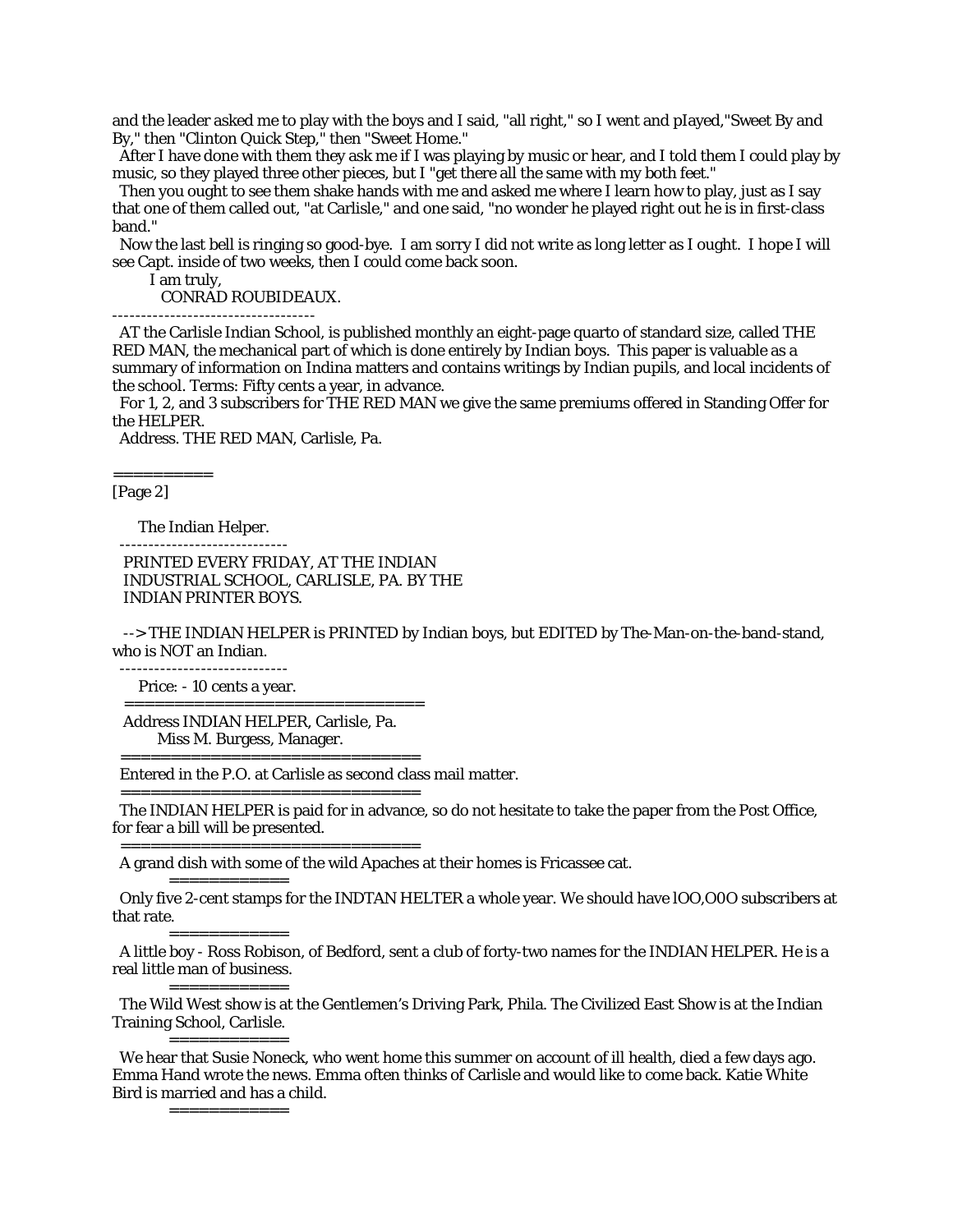The last from Capt. Pratt was a letter to Mrs. Pratt, written on Friday, 3rd, from Crow Creek, Dak. On that day after a warm council in which most of the chiefs as at Standing Rock spoke against the act, one or two young men, in spite of the opposition walked to the front and signed. These men were followed by others and the signing was kept up until midnight. Many more were expected to sign the next day.

============ Mr. and Mrs. Michener, of Colora, Md. visited the school last Thursday. The Micheners have long been farm patrons of the school, and now have Nicolossa with them in family. Their reports of Nicolossa are certainly encouraging. She can wash, iron, cook steak broil fish and prepare other eatables as nicely as any one could, and her bread is most excellent. She has the whole management of the breadbaking for the family and never has to be told when to put it to rise. She also bakes pies and cakes. Nicolossa likes her home and begs to stay. She is proud of her accomplishments, and has a right to be.

# A FIRST VIST TO THE SCHOOL ROOMS.

 School began as arranged, on Monday, and the Man-on-the-band-stand knows that our pupils in the country as well as those who have gone to their homes want to see exactly where the different classes are in the quart ers.

 As you enter the gymnasium the first little room to the right is occupied by Miss Cutter's class, and the one opposite by Miss Lowe's.

As you go into the gymnasium proper you see three divisions separated by tent cloth.

 The cloth does not reach all the way across the large room, so the south half of the gymnasium is used as a hall way for pupils and others to pass in and out.

 The front division is occupied by Miss Cook's class, the second by Miss Seabrook's and the third by Miss Phillips.

 They have desks and blackboards and every thing seems quite school-like, much better school accommodations than thousands of children have.

 In the Small Boys' Quarters the large assembly room is provided with desks. There the pupils sit und study, and pass out to small rooms to recite.

 Four rooms on the first floor at the end of the building next to Mr. Campbell's house are used as classrooms.

 The northeast corner room is where Miss Lizzie Bender teaches. The room opposite is occupied by Miss Crane. The room south of this by Miss Paul and the one on the opposite side of the hall by Miss Shears. Next to this on the south is the book-room.

Miss Bessie Patterson's class has the chapel all to themselves.

 Miss Fisher, Assistant Principal, goes around from room to room where most needed, and that is in many places. Prof. Woodruff, Principal, superintends both teachers and pupils all keeps the school machinery greased and in running order. And thus our first week of school began.

#### ============

 Amelia Haswell, who is now in Maryland living in a good family writes that she is happy and getting along well. "When I first came here I did not like, but now I like very much," she says. "I feed the chickens, and feed the calf, and hunt the eggs aud wash the dishes and Sophie Metoxen wipes the dishes sometimes. Sometimes we go to see Katie Metoxen and we go down in apple tree and pick the apples. Sometimes I go to milk with Sophie. Sophie and I have nice times. I want to know if the little girls remember what we did in the back yard. We eat something and we got sick in the night. It was Dot Day make eat, and that was Dot make us sick. Good bye.

# ==========

-----------

-----------

-----------

-----------

[Page 3]

Crazy Head knows the knife sharpening trade to perfection.

Wednesday was little Irene's birthday, and she was four years old.

The new school-building is going on nicely-joists being laid on the second floor.

Poor John (horse) is dead and in his grave. What a pity! He was a faithful beast.

Annie Morton, Mary Hickman, Dot Day, and Abel darned the holes in 156 stockings in about two hours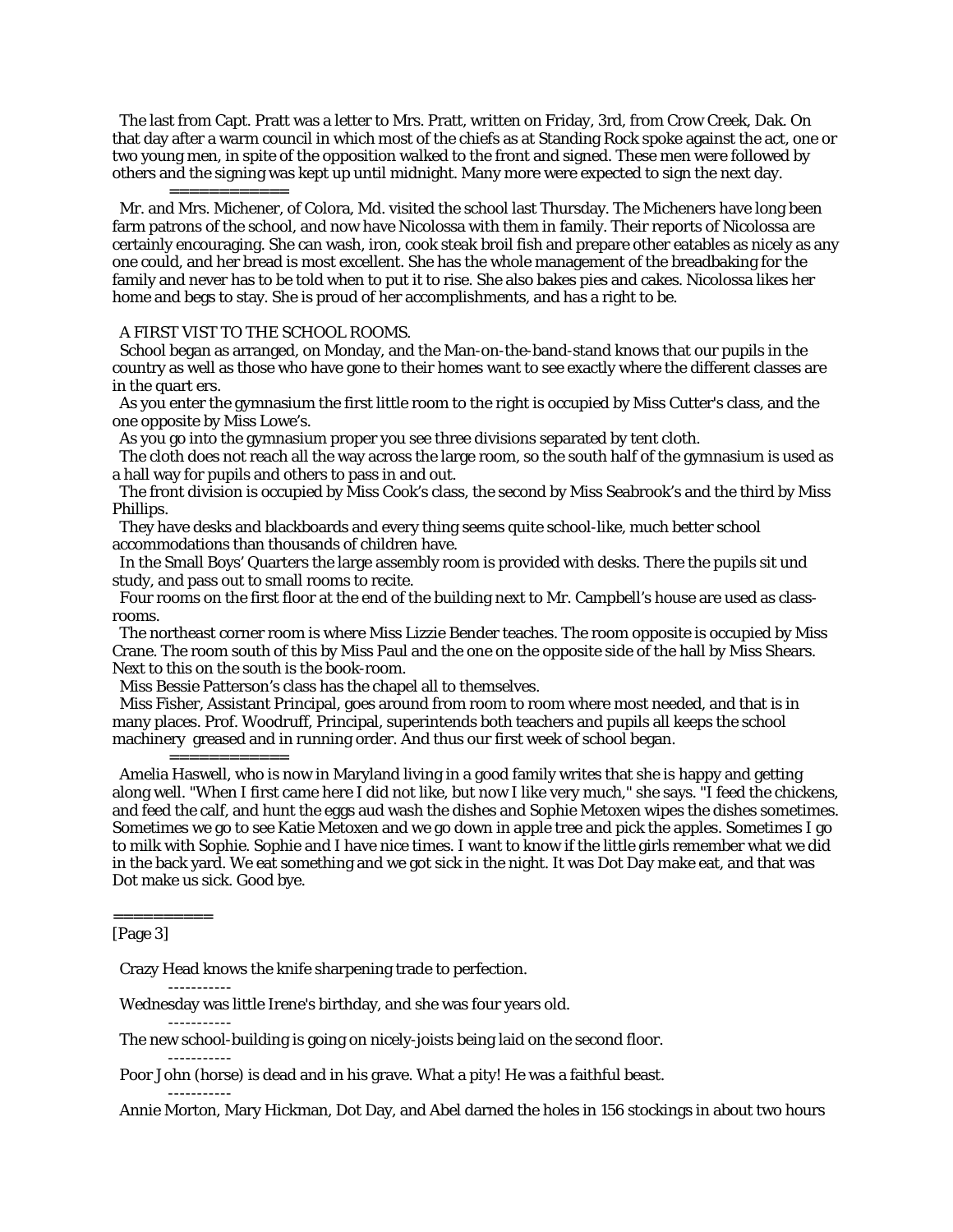-----------

-----------

-----------

-----------

 It is intended that Mr. Campbell shall go to Philadelphia on the 15th to meet the incoming pupils from farms.

 Capt. Pierce, of San Carlos Agency, Arizona, with a party of gentlemen from Gettysburg, visited the school on Wednesday. -----------

 On Monday Miss Lilly Hartzler and brother, Harrisburg, the former a student of Mr. Moody's school Northfield, Mass. caIled.

 The repairs on the Parker farm-house are about completed. A new roof and fresh paint have added much to its appearance.

 Kish Hawkins not wishing to fall behind in our school news, renewed his subscription this week. Kish is on a farm and doing well.

 Rev. Dr. Brown expects to start for Kansas today. May he have a safe journey and soon come back to us is the wish of his brother, on the band-stand.

 The carpenter boys have made a lot of nice blackboards for use in the temporary schoolrooms. The blackboards in the new building are to be real slate.

 On Tuesday morning Mrs. Allen left for her home in St. Louis. It is the regret of her many friends at the school that she could not remain longer with us.

-----------

-----------

 William Springer has completed the fine set of double-harness on which he has been working, and has the same sate. This is a bargain; being exceedingly well made.

-----------

-----------

 Mr. Edward McFadden left for Harrisburg Friday eveniug, after a pleasant summer's duties with us. Mr. McFadden is of class '91, Amherst College, and will go to Amherst this week.

 No wonder we have been happy all the week. On Monday we found the names of lots of new subscribers on the desk and there was a fine bouquet of flowers from a friend. For all of these favors we are exceedingly thankful.

----------- One evening this week as the small boys were romping together having a good time and making rather more noise than usual, the Man-on-the-band-stand heard this curious remark from a passerby, "Really the little In dians are nearly as savage as white young sters.

#### SCHOOL TALK. -------------

 "Did you catch the spirit tonight, Wat?" said Alf to his friend as they came from the chapel, Saturday evening, after English Speaking meeting.

"What spirit? The \*school\* spirit?"

 "Yes! Didn't Prof. Woodruff give us a splendid talk? Do you know, I feel as though I could sit down now and study a whole year. I never before was so full of the notion to study and make a man of myself. I mean to amount to something yet before I die with old age, and I am going to begin at once.

 "So do I want to amount to something," said Wat, "but I wish we could begin school right away in the new school house."

"Why? What difference does that make?,"

 "Well," said Wat, scratching his head. "I think it will make a big differance. The teachers will not have as many things to work with in the present quarters - not so many blackboards, you know, and some how I don't believe we will make much headway for a while. When we get into the new building, though, I am going to pitch in and study hard."

 "Pshaw! I don't see any use of waiting. A person who is always waiting for something to be different than it is now never finds things just right for him, and he never makes as much advance as the one who is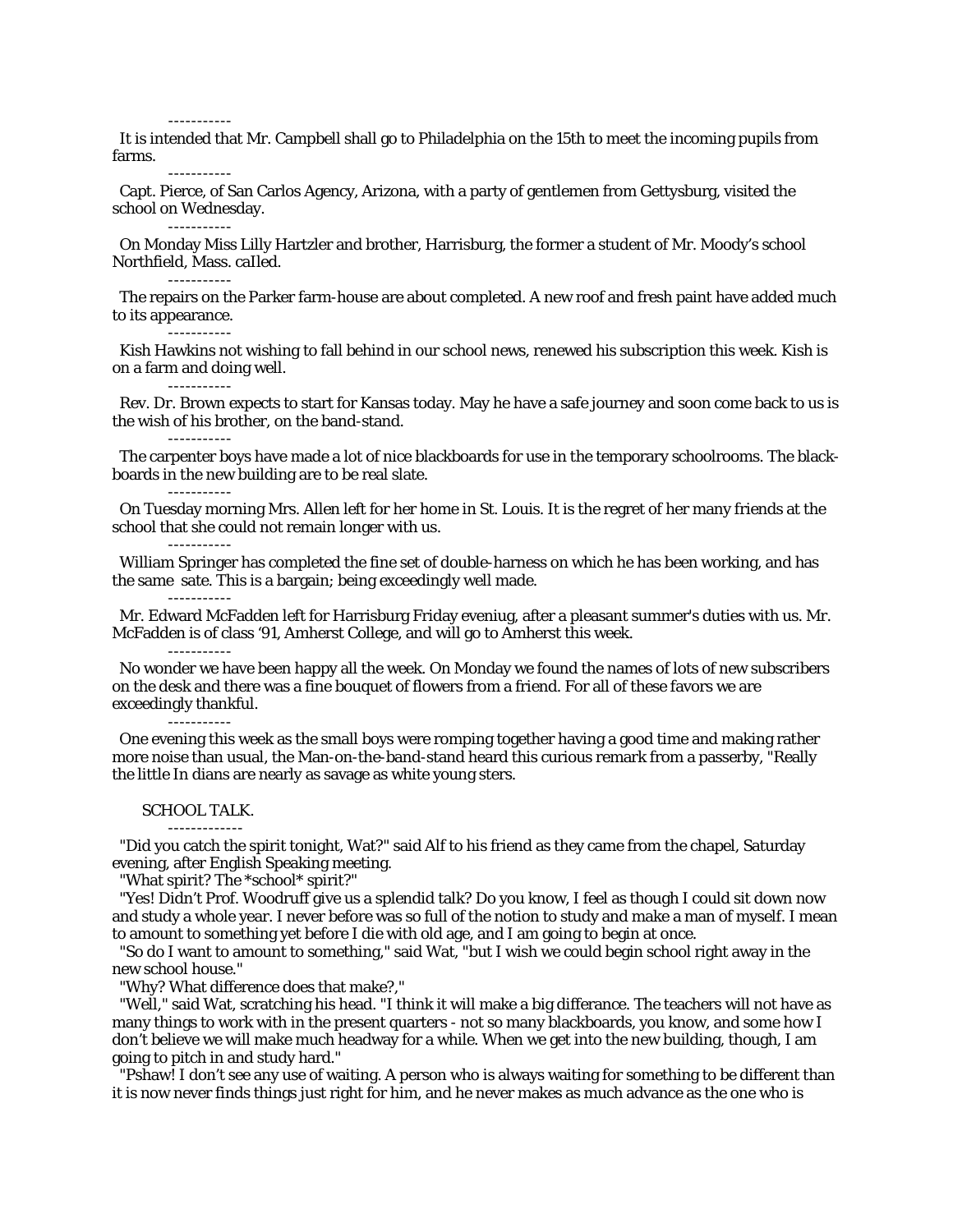always ready to pitch in, no matter how things are. Make the best of the things at your command and swing ahead! That is the way I have heard is the best way, and that is the way I am going to do if I can." "Is that the spirit you caught tonight from the Professor's talk?"

 "Yes, it is," said Al. "I am going to pitch in right away Monday morning and waste no more time waiting for things to come around some other way. If things are not just as comfortable as they will be after while I

shall do the best I can anyhow. I have the regular school fever now. I caught it last night. I feel it working in my bones, and can hardly wait till Monday morning comes."

 "I want to study and get ahead, too," said lazy Wat, yawning as he spoke, "but a part of my class are out on farms and they will not be here until after the middle of the month. They always set our classes back when they come in, I have heard my teacher say so and I see no use in studying hard and then having to wait for those fellows to catch up to us."

 "Nonsense!" said Alf, now growing warm because of the indifference of his friend. "Some folks are always making excuses. We can get on ust as fast without the farm boys as with

### ========== [Page 4]

them, and I don't believe - we shall have to drop back one bit when they come in. I didn't think you were a fellow to hunt up excuses like that, my friend."

 "I am not," said Wat, now firing up at the insinuation of his friend. "I hate excuses just as much as you do. But I don't think we can study as hard as if we were in the real school building."

"We can too," said Alf, earnestly, "and I am going to try to study hard and get ahead of my class."

 "Yes, I tried that once," said Wat with a slight sneer, but a teacher put her foot down on that little scheme.

"Why so?"

"I don't know," said Wat, "but she did, and I never tried it again."

"Did you always know the lessons she gave?" inquired honest

"Sometimes I missed a question," said Wat, half ashamed to own it.

 "Well," said Alf, laughing, "I guess that is the secret of your teacher not liking you to study ahead of the class, and you know yourself you had no right to study ahead if you could not answer every question in the lesson she gave you, and that perfectly."

 Wat knew it was no use getting mad at his friend telling the truth and so he gave his finger a snap and said, "I never thought of that, I declare."

 "It is true, anyhow," continued Alf. "What I am going to do is this: I am going to get perfectly the lessons my teacher gives me-EVERY LESSON- then if I have time, I shall study ahead and get more."

 "All right, old chum; if you can do that I can too. I am glad you gave me that hit on excuses. I don't believe I will make an excuse again for one while, I just wish you would knock me down, if I do, Alf."

 "I shan't do that, of course, but it is true of people who make excuses for themselves that they never amount to anything."

Here the bugle blew for taps and the boys separated for the night.

----------------

------

# GOSPEL HYMNS AT A SUN DANCE.

 Leonard Tyler who was once pupil of Carlisle and for a year or two has been attending the Haskell Institute Lawrence, Kansas is now at his home at the Cheyenne Agency Indian Territory. A recent letter from him says that he was sent there from Lawrence by the state Executive Committee of the Young Men's Christian Association of Kansas to work among his people. He has had uphill work. He has succeeded in interesting a few

of his tribe to follow him in his religious work. At two Sun Dances he and the few who go with him held prayer meetings and sang feel fear of any body. We prayed for our poor red brethren who cut themselves while making medicine and almost died of thirst.

 We could almost hear His voice speaking to us "Go on, I am with thee always." Hundreds of Indians stood around and never knew what we meant."

Sam Noble assisted Leonard at some of his meetings.

He met Precy Kable and John D. Miles, who gave him encouraging words of cheer.